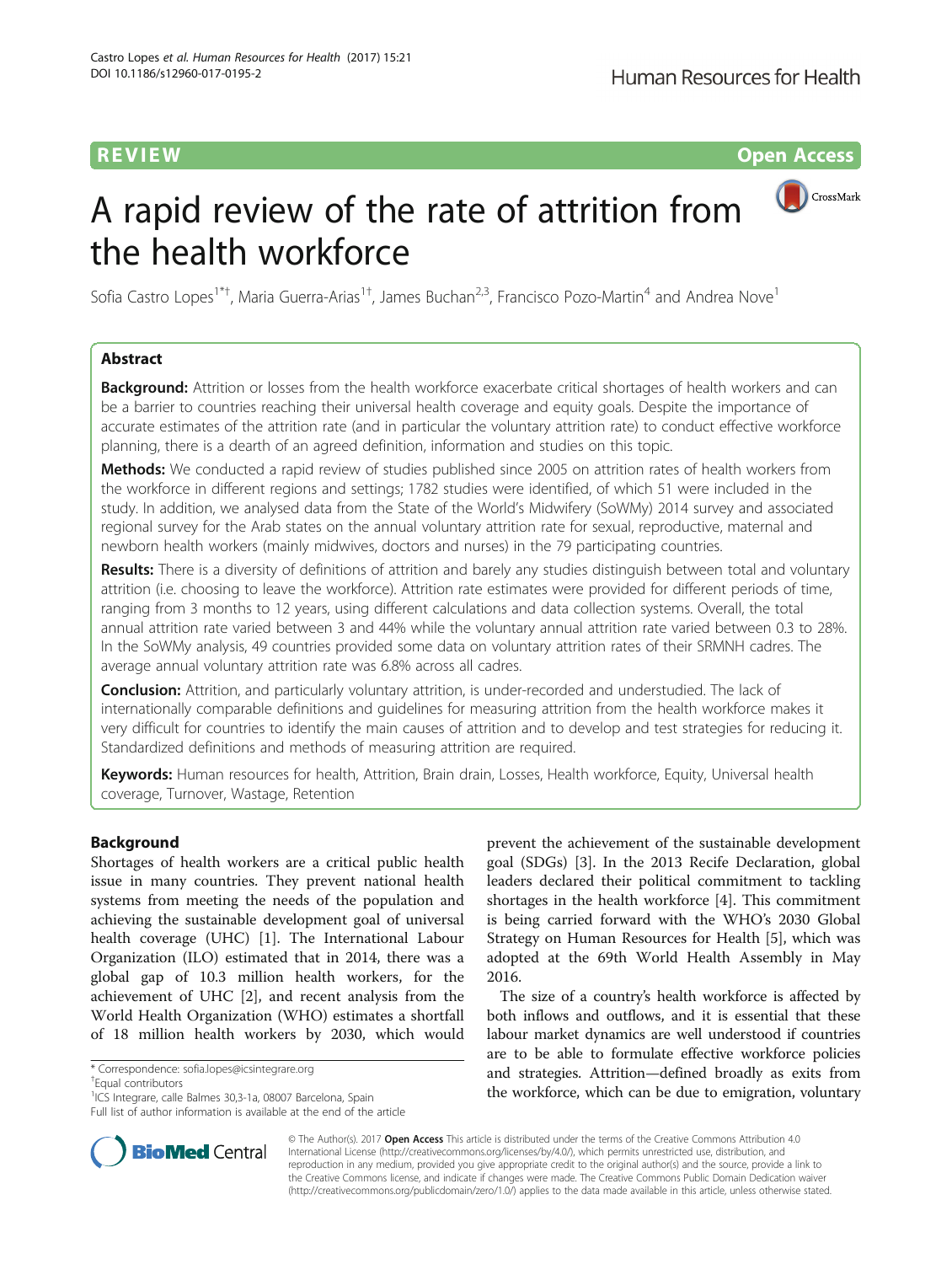exits (e.g. to other sectors of employment), illness, death or retirement—is an important element of outflows from the labour market and something that governments can directly influence by implementing strategies for health worker motivation and retention.

To address health worker shortages and plan effectively for the future, more focus needs to be dedicated to the issue of workforce attrition. High levels of attrition lead to a large loss of public resources spent on education and training of health workers [\[6\]](#page-7-0). Attrition also contributes to increased workload and worse working conditions for the remaining workforce, which in turn contributes to lower quality of care and worse health outcomes [\[7](#page-7-0)]. Exits from the workforce affect the projected supply of health workers that a country needs to meet population need for health care, making attrition a key component of workforce projection models [\[8](#page-7-0)].

The 2014 State of the World's Midwifery (SoWMy) report [\[9](#page-7-0)], which focused on the sexual, reproductive maternal and newborn health (SRMNH) workforce, included the voluntary attrition rate as one of the 10 essential items needed for workforce planning. However, the SoWMy report found that these data are not readily available in many low- and middle-income countries. Often, countries with the largest attrition rates also have the lowest availability of data, as they lack reliable records which track attrition and migration of health workers [\[10](#page-7-0)].

One of the key components of attrition is out-migration, in particular from lower-income to higher-income countries, also known as 'brain drain'. Driving this migration is the large demand for health workers in high-income countries due to ageing populations and the increasing burden of non-communicable diseases and health workers unsatisfied with low pay and lack of career progression opportunities in low-income countries [\[11, 12](#page-7-0)]. The region worst affected by this situation is sub-Saharan Africa, which also faces the most severe shortage of health workers [\[10\]](#page-7-0).

It is hard to quantify the effects of brain drain. Data on health worker registration and country of origin in destination countries is often used to measure the magnitude of migration [[13](#page-7-0)], but it is difficult to analyse the size of outflows from individual source countries. Furthermore, the consequences can be much more harmful than the numbers show: in low-income countries which have very few specialists in the health workforce, the migration of even a relatively small number of these can lead to great losses and eliminate educational opportunities [[14](#page-7-0)]. It can also affect the overall institutional capacity of the health system to effectively develop and meet population needs [[6](#page-7-0)]. Brain drain is considered an ethical concern as it exacerbates shortages of health workers in countries [[6](#page-7-0)]. Global architecture such as the WHO Global Code of Practice on

International Recruitment of Health Personnel [[15](#page-7-0)] recognizes the severity of the issue and strives to negotiate a solution.

Health workforce attrition affects all countries in varying measures, although specific countries or regions may be hit hardest or by specific types of attrition. For example, the HIV/AIDS epidemic has led to higher rates of attrition due to illness, death or fear of infection in sub-Saharan Africa [[14, 16](#page-7-0)]. However, attrition rates also vary within countries along multiple dimensions: for example, by sub-national regions, by location (urban or rural/remote) [[17](#page-7-0), [18](#page-7-0)], by type of health facility, by cadre or even by age of health worker. Retaining health workers in rural or remote areas is a particularly complex problem that affects all countries, including high-income countries that do not generally struggle with high rates of attrition in urban areas and numerous studies have proposed strategies to alleviate this problem [[18\]](#page-7-0).

Because of the need for accurate estimates of attrition rates and the lack of data in many countries, workforce projection models such as that used in SoWMy 2014 are (to a greater or lesser extent) reliant on assumptions and estimates until such time as data collection procedures can be improved. This study provides a comprehensive review of the available evidence on attrition rates and demonstrates the wide variability according to different types of health worker and different country contexts. It also explores how attrition is measured and studies are conducted, thereby drawing attention to the need for standard definitions and methodologies for measuring and monitoring this vital aspect of labour market dynamics.

# **Methods**

# Rapid literature review

We conducted a rapid review of studies published since 2005 on the attrition rates of health workers. Attrition was defined as any exit from the health workforce. We searched the PubMed, Web of Science and Human Resources for Health (HRH) Journal databases. The search expressions were adapted to each database based on the scope and relevance of the retrieved papers. The search expressions were the following:

- For PubMed: (('human resources for health' OR 'health workforce' OR 'health workers' OR 'health manpower') AND ('attrition rate' OR exit OR losses OR 'brain drain' OR turnover OR retention))
- For Web of Science: (('human resources for health' OR 'health workforce' OR 'health workers') AND ('attrition rate' OR exit OR losses OR 'brain drain' OR turnover OR retention))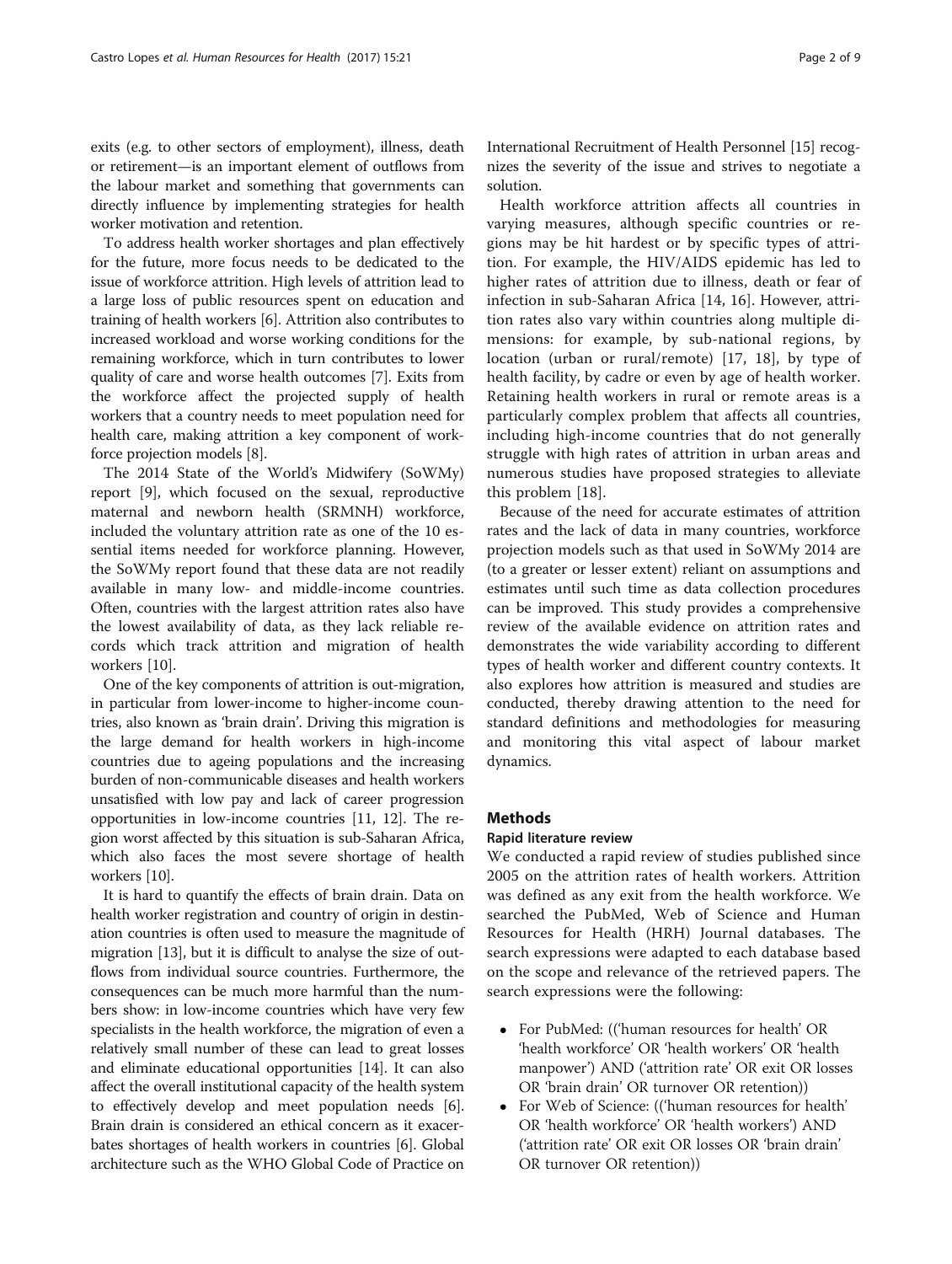For HRH Journal: (('human resources for health' OR 'health workforce' OR 'health workers') AND ('attrition rate' OR exit OR losses OR 'brain drain' OR wastage OR turnover OR migration))

The terms 'turnover' and 'retention' have different definitions from attrition. However, they are often used interchangeably in the literature, which is why they were included in the search expression: this increased the chance of collecting and extracting quantitative data or estimates of attrition.

In total, 841 papers were obtained from the PubMed search, of which 2 were excluded as duplicates; 417 papers were obtained from the HRH Journal search, of which 124 were excluded because they had already been identified via the PubMed search. From the Web of Science, 834 papers were retrieved, of which 190 were excluded due to duplication. Additionally, 17 papers were identified through expert consultation, of which 11 were duplicates. Thus, 1782 papers were identified.

A title review was carried out by two researchers, who each reviewed half of the 891 titles; 436 papers were short-listed for abstract review based on the following criteria: specific to HRH and reference to the use of quantitative methods. The papers that mention the use of qualitative methods only were excluded. Upon this abstract review, 174 of the papers were selected to be read in full because the abstract included quantitative results about attrition (% of health workers leaving the workforce and attrition rates in a specific period of time). Studies reporting only retention rates or % of health workers retained were not considered. Of these 174 papers that were read in full, 123 were excluded because they focused rather on the intention to leave of health workers or on attrition from education than on actual estimation of attrition rates from the workforce. Although these are important losses which also need to be quantified, they occur at a different stage of the labour pipeline and therefore were beyond the scope of this study. Forty-five papers were selected based on these criteria, and additional 6 papers were identified by the authors through references from the selected papers which were also added to the review, making a total of 51 papers (Fig. [1\)](#page-5-0).

A data extraction table was used to record information on objective of the study, countries involved, study setting (nationwide, sub-national), definition of attrition, cadres involved, type of attrition (total or voluntary), reasons for leaving and attrition rates.

Where possible, comparison of total and voluntary annual attrition rates was made. In a specific study [\[19](#page-7-0)], two different estimation processes were used to calculate the average of annual attrition for each cadre by country. The mean (unweighted) of the attrition provided by these

two methods was then estimated and used in this study. Voluntary attrition was defined by the reasons to leave, when said reasons were presented in the studies.

# SoWMy 2014 dataset

In addition to the rapid review, we also conducted an analysis of voluntary attrition from the SRMNH workforce, using data from the State of the World's Midwifery 2014 (SoWMy 2014) survey [\[9](#page-7-0)], as a large-scale of a multicountry approach. Seventy-three low- and middle-income countries provided data for the survey conducted in October 2013 to February 2014. The survey was completed by United Nations Population Fund (UNFPA) and WHO country offices in the participating countries, with validation of the data by stakeholders including Ministries of Health. In addition, six countries from the UNFPA Arab States Region completed the same survey between September 2014 and May 2015 for the follow-up report: Analysis of the Midwifery Workforce in selected Arab Countries [\[20\]](#page-7-0), so these countries were also included in this analysis.

The 79 countries in the combined dataset were asked to respond to the following question for each of their SRMNH cadres in the workforce: 'Approximately what percentage of this cadre left the workforce in the last year for reasons other than death or reaching statutory retirement age?'. This corresponds to the annual voluntary attrition rate. Each SRMNH cadre for which data were provided was classified by the researchers into a category from the International Standard Classification of Occupations (ISCO) [\[21](#page-7-0)], based on their roles and competencies. An analysis of the findings is provided in the 'Results' section of this paper.

# Results

# Rapid review

Of the 51 papers, 16 focus on the WHO African region [[19, 22](#page-7-0)–[36](#page-8-0)], 11 on the Americas [\[37](#page-8-0)–[47](#page-8-0)], 10 on the Western Pacific [[48](#page-8-0)–[57](#page-8-0)] region, 5 on the Eastern Mediterranean region [[58](#page-8-0)–[62\]](#page-8-0), 4 each on the European [[63](#page-8-0)–[66\]](#page-8-0) and South-East Asia [[67](#page-8-0)–[70\]](#page-8-0) regions and 1 on countries from different regions [\[71](#page-8-0)]. The studies were conducted in high-income countries  $(n = 19)$ , lowincome countries  $(n = 12)$ , low-middle income countries ( $n = 9$ ) and upper-middle countries ( $n = 7$ ). In four studies, more than one country or region was included; therefore, these studies were not categorized by income group.

The objectives of the studies ranged from forecasting future needs of the health workforce to examining the current status of the workforce (availability), external and internal migration of the workforce, attrition within specific training or health programmes and retention of health workers (factors and levels).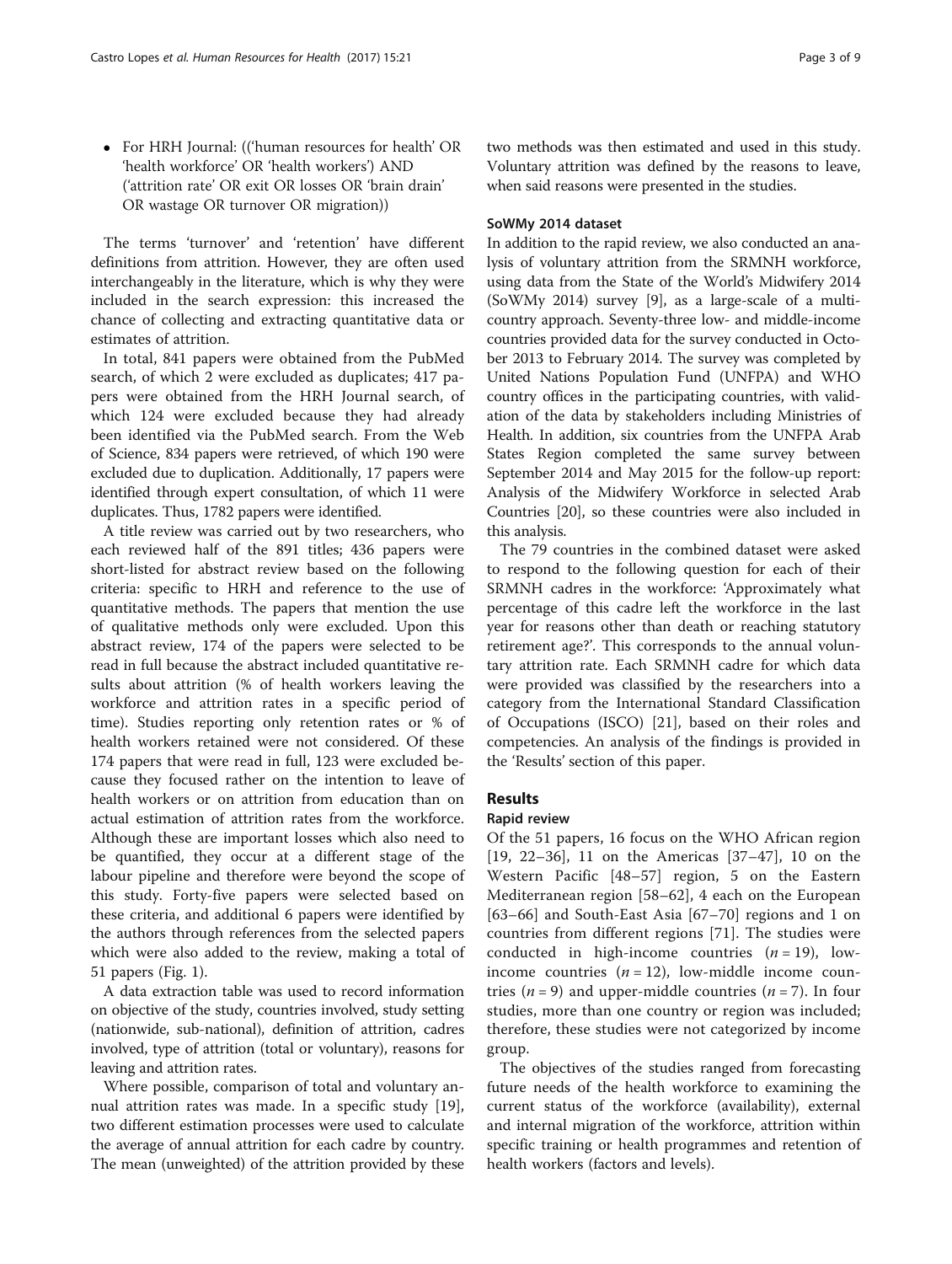Most studies took place at the national level ( $n = 29$ ), using national data (from census, council registers or ministries of health). Sub-national studies  $(n = 21)$  focused on states, provinces, districts, rural and remote areas, health facilities and education institutions. This classification was not applied to one study as it involved a scoping review of the literature [[71\]](#page-8-0).

Only half of the studies provided a full definition of attrition. A small number of studies conducted a literature review of the definitions of attrition and/or used an international definition. The word 'attrition' was frequently used interchangeably with the terms 'drop-outs', 'turnover', 'brain-drain', 'losses', 'premature departure' and 'separation'. Reasons for leaving the workforce were also used to define attrition, particularly migration. Others included retirement, resignation, dismissal or death.

Doctors, nurses (registered and enrolled nurses, licensed practical nurses, nurse assistants), midwives and community health workers (CHWs) were the cadres most often featured in the studies. Others included clinical officers, specialists, pharmaceutical staff, lab technicians, healthcare aides and allied health professionals.

Key reasons for attrition identified in the literature include low salaries, lack of access to professional development and further education, lack of effective supervision, weak regulatory environments, isolation (for health workers in rural or remote areas), poor working conditions (including facility conditions, lack of medical equipment and technology), stress or large caseloads and lack of motivation/low job satisfaction. In some countries, perceived lack of security is also a key factor in intentions to leave the health workforce.

The distinction between voluntary and total attrition was not clearly stated in most studies. Of the 51 papers, 29 provided information on total attrition, 18 on voluntary attrition and 4 on both.

Attrition rate estimates were provided for different periods of time, ranging from 3 months to 12 years. However, the annual attrition rate was the most common  $(n = 27)$  and the only comparable measure. Only one study [[40\]](#page-8-0) estimated attrition using full-time equivalents rather than headcounts.

Additional file [1](#page-6-0) in the annex details all papers included in the review including the objectives, countries and settings, the definition of attrition provided and the total and voluntary attrition rate estimates by cadre.

Overall, the total annual attrition rate varied between 3 and 44% while the voluntary annual attrition rate varied between 0.3 and 28%. Table 1 shows how annual attrition varied by professional cadre, for doctors, nurses and midwives. Looking first at total attrition, out of the seven studies which included doctors, estimates of the total annual attrition rate varied from 1.7% in USA to 15% in Afghanistan. Out of the nine studies which included

Table 1 Minimum and maximum estimates of total and voluntary annual attrition rates

|                                             | Doctors |     | <b>Nurses</b> |         | <b>Midwives</b> |     |
|---------------------------------------------|---------|-----|---------------|---------|-----------------|-----|
|                                             | Min     | Max | Min           | Max     | Min             | Max |
| N studies w/ total attrition <sup>a</sup> 7 |         |     | Q             |         | 4               |     |
| Total attrition rate                        | 17%     | 15% | 4 9%          | 44 3%   | 45%             | 16% |
| N studies w/ vol. attrition <sup>a</sup>    | 5       |     | 4             |         |                 |     |
| Voluntary attrition rate                    | 1%      | 10% | 14%           | $9.3\%$ | 14%             |     |

<sup>a</sup>The total number of studies was 27, but some included data on more than one cadre, so the total number of studies in the table is greater than 27

nurses, estimates of the total annual attrition rate varied from 4.9% (the average from several African countries) to 44.3% in New Zealand. Out of the four studies which included midwives, estimates of the total annual attrition rate varied from 4.5% in Zambia to 16% in Afghanistan. The two studies which included CHWs put forward estimates of the total annual attrition rate of 5% (in Afghanistan) and 22% (in Bangladesh). Estimates of voluntary attrition rates are considerably lower than estimates of total attrition rates. Within cadres, its variability is similar to total attrition. For doctors, the annual voluntary attrition rate ranged from 1% in Thailand to 10% in Romania and for nurses, between 1.4% in Zambia and 9.3% (an overall estimate for several European countries).

Table 2 shows the annual attrition rates by income group (for the year of publication). For doctors, there is some indication that total annual attrition rates are higher in low-income countries than in high-income countries. Small sample sizes mean that it is more difficult to distinguish a pattern for other cadres and for voluntary attrition.

At the sub-national level, the availability of annual rates is low, which limits comparability.

Two studies analysed differences between sub-national regions: one provided separate attrition rates for all [[61](#page-8-0)] and the other provided estimates from regional (non-urbanized areas), rural and remote levels [\[54](#page-8-0)]. The data show higher attrition rates in remote areas compared with rural areas (30.2 and 18.7% respectively).

A few studies considered how attrition rates vary by type of health facility as well as professional cadre. These

Table 2 Minimum and maximum estimates of total and voluntary annual attrition rates by country income group

|                 | Total   |                 |                                  | Voluntary |            |     |  |
|-----------------|---------|-----------------|----------------------------------|-----------|------------|-----|--|
| Income<br>group | Doctors | <b>Nurses</b>   | Midwives Doctors Nurses Midwives |           |            |     |  |
| High            | 1.7%    | $4.5 - 17.3% =$ |                                  |           | $6 - 9.3%$ |     |  |
| Middle          | 98%     | 5.3-44.3%       | 45%                              | $1 - 10%$ | 17%        | 14% |  |
| Low             | 15%     | 14%             | $9 - 16%$                        | 3.7%      | 7.6%       |     |  |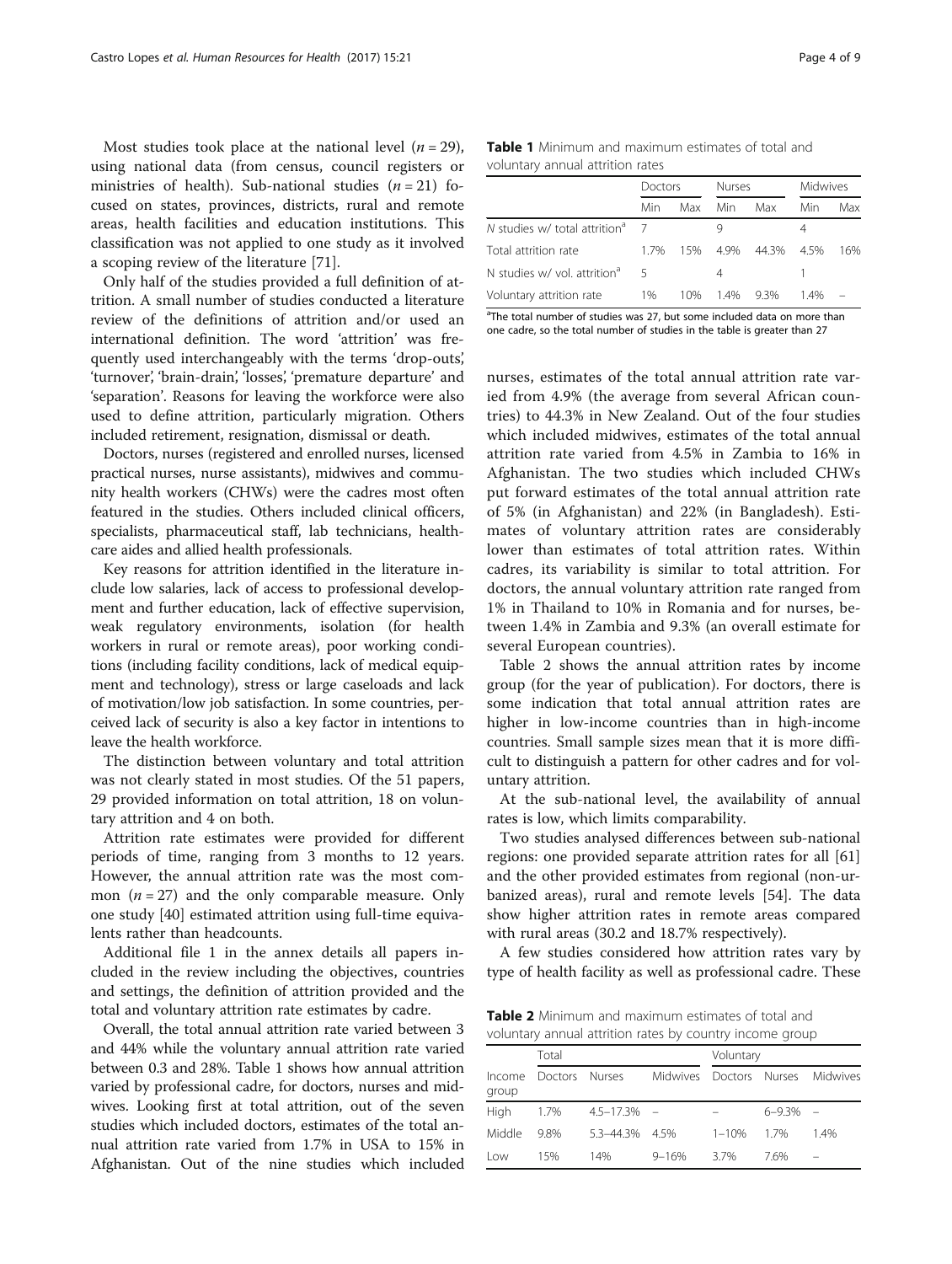seem to indicate variability within the same cadre according to the type of health facility to which the health workers are deployed, but there are insufficient data to draw general conclusions about how the rate of attrition varies by type of health facility, except to note that total attrition seems to vary more by facility type than voluntary attrition.

Attrition due to migration was addressed exclusively in 11 studies (2 included both internal and external migration and 9 external migration only) [[31, 32](#page-7-0)]. Nearly half involved physicians, and only two provided annual rates: 3.7% [\[31](#page-7-0)] and 10% [[65\]](#page-8-0).

# SoWMy 2014 dataset

Of the 79 countries in the combined dataset, 49 provided some data on voluntary attrition rates of their SRMNH cadres, i.e. 30 countries could not provide even an estimate (see Additional file [2](#page-6-0) for SoWMy Dataset on attrition). Data on attrition were provided for 166 unique SRMNH worker cadres, which represents a response rate of 40.5% from the all cadres in the dataset. These cadres were mapped against the corresponding ISCO-08 classification, yielding the results presented in Table 3 below.

In SoWMy, the highest attrition rates were recorded for generalist physicians and midwives. Conversely, specialist medical practitioners (in the survey, these were obstetrician/gynaecologists) had the lowest rates of attrition (excluding paramedical practitioners and medical assistants, which had a very small sample size). It should be noted, however, that attrition rates were very widely spread, with wide ranges and large standard deviations. When comparing with the result ranges obtained in the rapid review, the SoWMy results show wider variation overall.

# Limitations

The rapid review included studies which defined attrition in different ways and measured it over different time frames, which has reduced the comparability of the data and prevented more sophisticated analyses. Here we limit ourselves to presenting and comparing the estimates of attrition which were provided as annual rates. The involvement of different settings and regions has also increased the diversity of methodologies and methods of measurement, which also limits the direct comparison of the data. In addition, gender variations in voluntary attrition rates were not considered, despite the likelihood that gender inequities and discrimination contributes to its variability. Neither was the study able to differentiate between public sector and private sector health workers, despite the likelihood that attrition rates vary between the two. Furthermore, none of the studies included in the rapid review provided estimates of uncertainty around the reported results, which would have been a useful addition to this study. A meta-analysis could provide further insight on this subject.

Most countries participating in the SoWMy 2014 study were unable to provide empirical data about voluntary attrition rates and instead had to rely on expert estimates. Although these were approved by ministries of health, they may still be inaccurate. They also represent a relatively resource-intensive, one-off approach, which not only illustrates that there is a scope to develop better estimates of attrition but also highlights that the need is to systematize data collection and support regular analysis and reporting.

# **Discussion**

This study identified and reviewed a number of papers that directly or indirectly estimate health workforce attrition rates. In its original design, it aimed to examine only voluntary attrition, defined as exits from the workforce for reasons other than death or retirement. However, due to the low number of studies that made a distinction between voluntary and other forms of attrition, it was decided to expand the inclusion criteria to all forms of attrition.

Overall, there is lack of data and such data that exist are not particularly comparable. This is also supported by the multi-country analysis of the SoWMy 2014 data,

**Table 3** Average voluntary attrition rates by type of health worker (headcounts), SoWMy 2014 survey

|                                                  | $\overline{\phantom{a}}$ |                                                       |                    |        |              |     |
|--------------------------------------------------|--------------------------|-------------------------------------------------------|--------------------|--------|--------------|-----|
| Type of health worker (ISCO Classification)      | N (cadres)               | Average (mean) annual<br>voluntary attrition rate (%) | Standard deviation | Median | Min          | Max |
| Generalist medical practitioners                 | 33                       | 8.8                                                   | 11.7               | 4.0    | $\Omega$     | 45  |
| Specialist medical practitioners (ob/gyns)       | 36                       | 4.5                                                   | 7.8                | 1.0    | $\mathbf 0$  | 30  |
| Nursing professionals                            | 10                       | 7.2                                                   | 6.5                | 10.0   | $\circ$      | 20  |
| Midwifery professionals                          | 53                       | 8.2                                                   | 10.5               | 2.5    | $\circ$      | 45  |
| Associate nursing professionals                  |                          | 4.6                                                   | 7.8                | 0      | $\circ$      | 20  |
| Associate midwifery professionals                | 24                       | 5.9                                                   | 6.5                | 3.0    | $\mathbf{0}$ | 23  |
| Paramedical practitioners and medical assistants | 5                        | 0.4                                                   | 0.8                | 0      | $\Omega$     | 1.9 |
| Total                                            | 166                      | 6.8                                                   | 9.5                |        | $\Omega$     | 45  |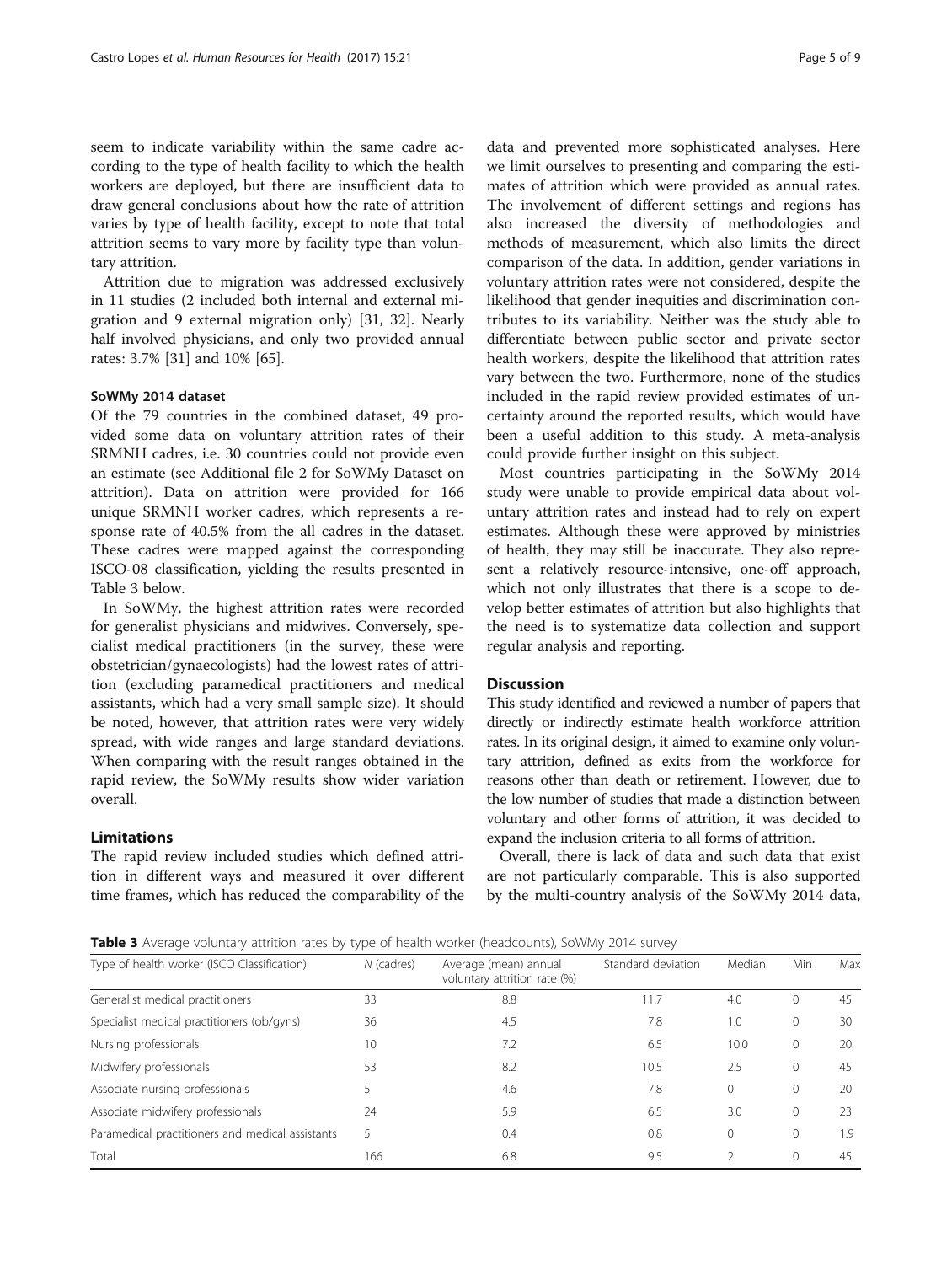<span id="page-5-0"></span>where even in the case of data collected and validated with the support of national ministries of health for a single multi-country study using a standard approach, attrition rates were only estimated by 62% of participating countries and for only 40% of the SRMNH cadres included in the survey.

The current study highlights the marked variation in reported attrition rates, between countries, within countries and across time. Accurate attrition rates are vital to labour market analysis, workforce planning and assumptions on future supply requirements. A large number of studies on attrition are conducted as surveys amongst health workers of intentions to leave [[10](#page-7-0), [72](#page-8-0)–[76](#page-8-0)]. Although these have great value in exploring the causes of attrition and measuring the overall job satisfaction or motivation of the health workforce, they may not provide an accurate estimate of real attrition rates, as not all those who intend to leave may have the ability to carry out this intention. There is an urgent need to agree definitions and support both more intensive research-based examinations of the reasons for variations in attrition rates, as well as support to systematize analysis and reporting. This is particularly important for GPs and midwives, due to their direct impact on meeting the SDG3 targets, namely UHC, universal access to SRMNH and expansion of primary health care [[77\]](#page-8-0).

Moreover, this study also suggests that attrition rate estimates are influenced by the purpose and type of study (design, etc.), i.e. results vary according to the data collection method, if it involves secondary sources, or uses surveys to the facilities or health workers, if all cadres are involved or only one, if intends to evaluate turnover from a specific programme in a short period of time, amongst other study designs. Attrition is an essential piece of information to adequately plan and manage the health workforce in any country [[78\]](#page-8-0); however, data on attrition are not yet routinely collected. Many studies highlight the lack of specific data, using census or the professional council datasets—which may not always provide accurate numbers for voluntary attrition. This imposes many difficulties in the measurement of attrition rates, leading to a wide variety of approaches, which cannot always be generalized to countries other than the one under study [\[79](#page-8-0)]. To accurately study and measure attrition, cohort studies are the best approach but these can be relatively complex to establish and can be resource intensive to implement systematically. There is also the large-scale multi-country study approach, like SoWMy, which can provide a large dataset of comparable data, but it is not the most sustainable approach for countries and international partners. Moreover, even in the SoWMy study, countries were still unable to provide accurate estimates of their attrition levels, relying on less accurate techniques like expert consultation. This points



**After full read** 51 articles

Fig. 1 Diagram of the rapid review search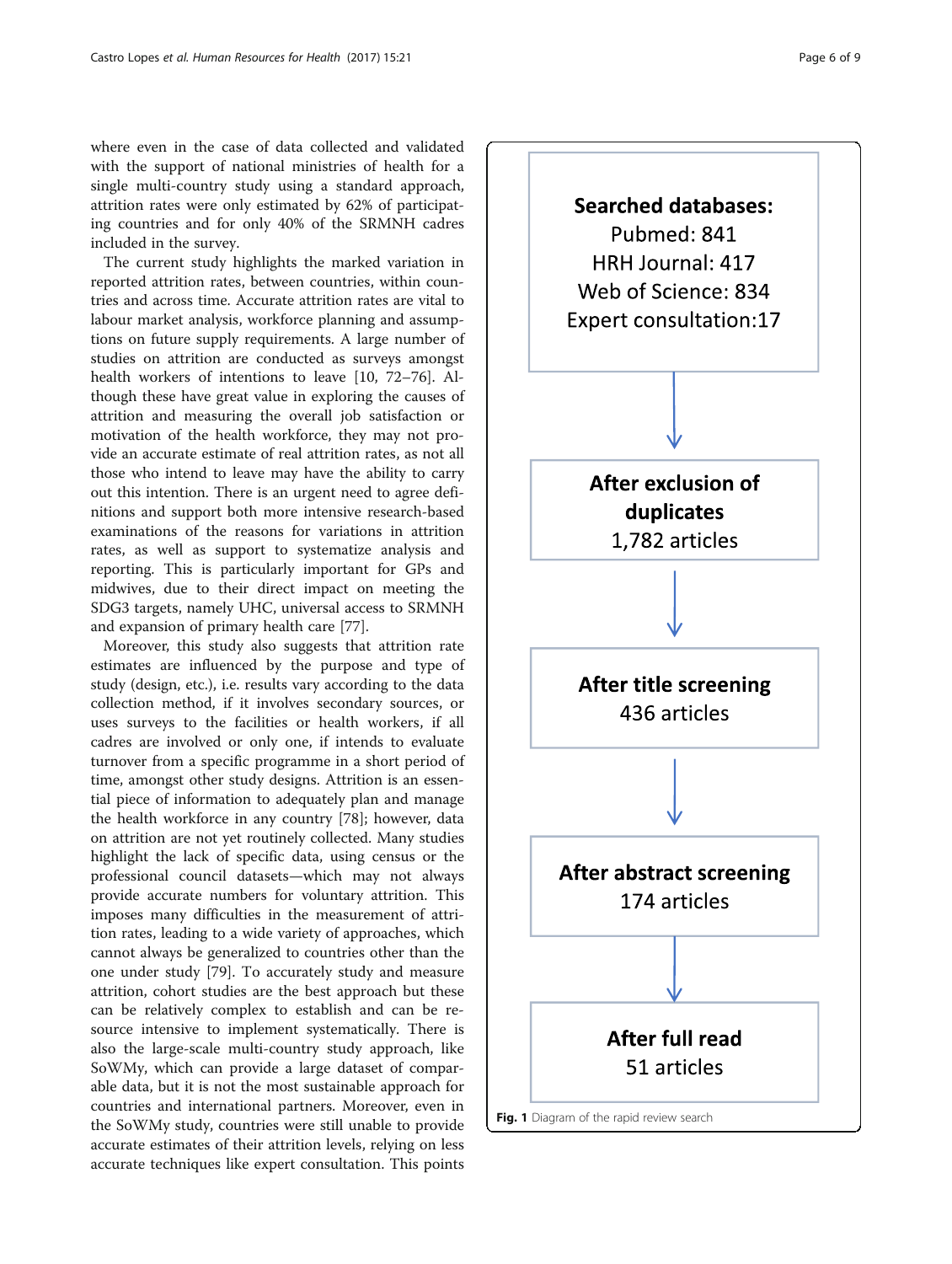<span id="page-6-0"></span>to the need for countries to embed an agreed measure of attrition in a minimum dataset.

An additional challenge is posed by the lack of an internationally recognized definition of attrition and types of attrition (voluntary, involuntary, etc.), which leads to a great variability in terminology and interchangeable use of terms that increase diversity and further reduce comparability [\[47](#page-8-0)]. In addition, health data records are generally poor and/or of low quality for this type of data. This is a pervasive issue across many different countries and levels of the health system. Even in more sophisticated workforce forecasting methodologies, mostly undertaken in high- and upper-middle income countries [\[45](#page-8-0), [80\]](#page-8-0), assumptions and additional steps are used to obtain estimates of attrition rates.

At present, there is a global call to obtain more and better data, in particular HRH data, with the momentum driven by the new global strategy and the SDGs. The WHO has developed a minimum dataset which lists the essential data items, including attrition levels, required from each country for effective HRH planning [[81\]](#page-8-0). This is expected to increase comparability across countries and regions, as well as, at a long-term basis, to allow exchange/sharing of similar data across regions and countries [[82\]](#page-8-0).

The findings of this review reinforce the importance of disaggregating information, be it geographically, by health worker cadre, or by level of care, as attrition rates vary at all these different levels [[83](#page-8-0)]. This suggests that a national system of records is critical, as voluntary attrition represents a substantial, if variable, percentage of total attrition and is bound to impact on HRH planning processes. It is reasonable to suppose that involuntary attrition rates may have relatively less variation between institutions within countries (due to relative uniformity in statutory retirement ages and life expectancy), but the potential or variation in voluntary attrition makes it a critical focus for analysis. There is a need for an approach where each health worker has a unique ID number that allows tracking of movement and changes in employment status. It becomes more easy to collect such standardized data using the technology now widely available (e.g. mobile phones, internet) [[84](#page-8-0), [85\]](#page-8-0). One route for improvement would be to use the application of the WHO Minimum Dataset (MDS) [\[81\]](#page-8-0) as a mechanism to support consistency in collection of supply data on the health workforce.

Finally, this study indicates that in terms of voluntary attrition, the greatest focus in the literature, particularly from low and middle income countries, is on brain drain or migration to other countries. As such, the other forms of voluntary attrition may be underestimated, in particular the internal migration of health workers, often related to a preference for urban areas [\[79](#page-8-0)]. Equitable

access to health and UHC may be compromised if countries are unable to accurately identify where the gaps are. The literature is scarce when it comes to quantifying the size of these losses; therefore, further attention is required to this subject.

# Conclusions

This paper has examined key issues associated with definitions of, and research on, health workforce attrition. Attrition may also be an indicator of one or more of a variety of work-related problems, such as overwork, poor job satisfaction, uncompetitive pay and career opportunities and lack of effective supervision. One main finding in this paper is the lack of a standardized definition of attrition, both in routine reporting, and more detailed researchbased analysis. This represents a major constraint on developing a better understanding of the extent to which the levels and types of attrition vary in different organizations and therefore also limit the scope to use attrition data as a tracer or indicator of other factors and as a source of comparison between organizations and systems.

One approach which would enable a clearer evidence base to emerge on attrition would be to support a standardization of definitions and methods of measuring attrition. This in turn would then enable a clearer picture to emerge at organizational level about the real scope for policy and management intervention to reduce voluntary attrition and greater scope for comparison across organizations to identify relatively 'low' and 'high' attrition sites which may be worthy of more in depth analysis. Furthermore, attrition data could be disaggregated by reasons for leaving and by geography, health facility type and cadres to make sure that variability in these areas is captured, thus allowing countries to make strategically intelligent decisions about current and future workforce education, deployment and management. One option is to use the application of the WHO MDS [[81\]](#page-8-0) to frame a dialogue that focuses on the benefits for attrition-related data collection.

# Additional files

[Additional file 1:](dx.doi.org/10.1186/s12960-017-0195-2) Annex: Table S1. Summary of the papers included in the review. (DOC 120 kb)

[Additional file 2:](dx.doi.org/10.1186/s12960-017-0195-2) SoWMy Dataset for Attrition. (XLSX 14 kb)

#### Abbreviations

CHW: Community health workers; GPs: General practitioners; HRH: Human Resources for Health; ILO: International Labour Organization; ISCO: International System of Classification of Occupations; SoWMy: State of the World's Midwifery; SRMNH: Sexual, reproductive, maternal and neonatal health; UHC: Universal health coverage; UNFPA: United Nations Population Fund; WHO: World Health Organization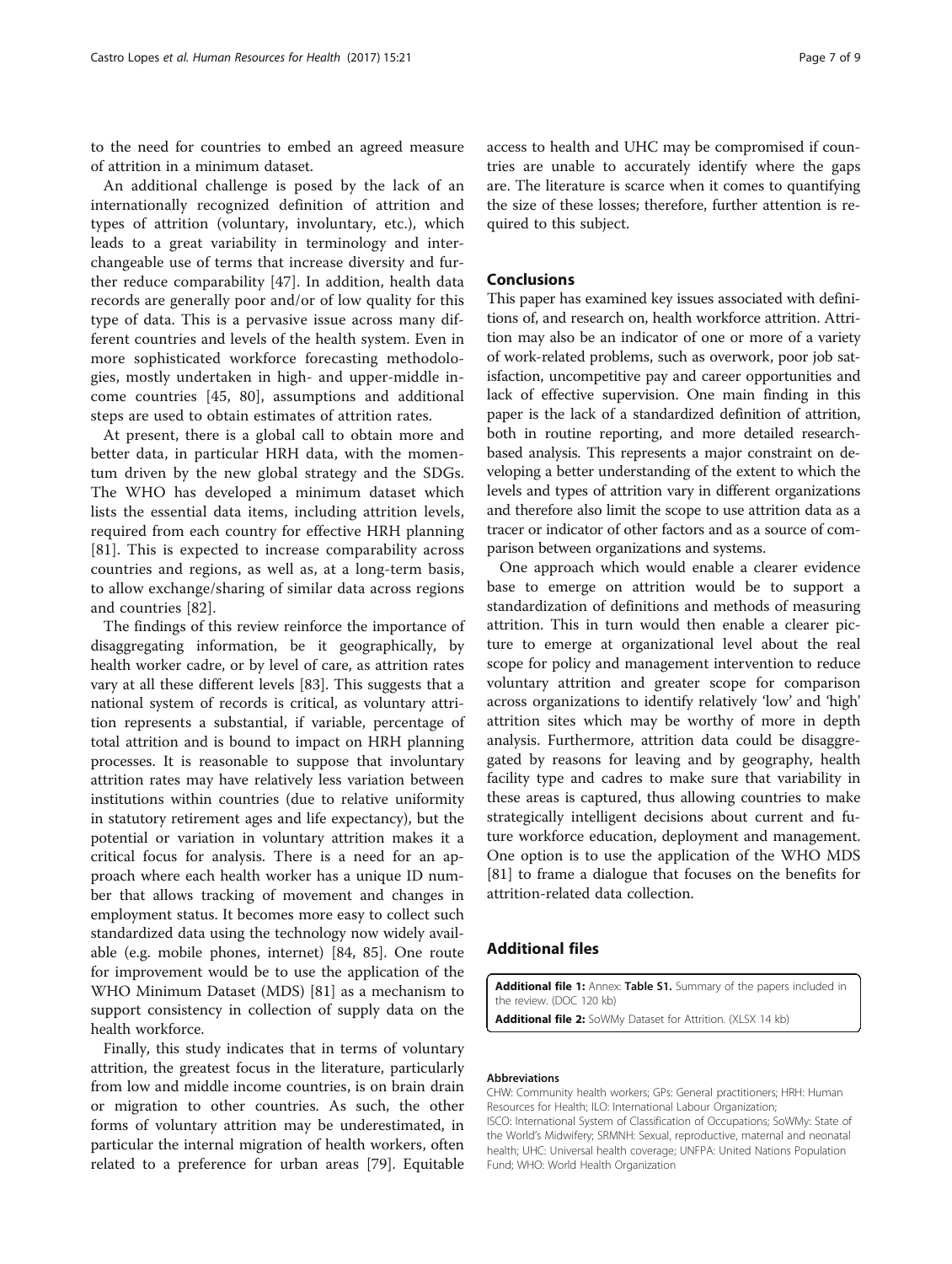# <span id="page-7-0"></span>Acknowledgements

We thank everyone who was involved in the preparation of SoWMy 2014 reports, in particular UNFPA and WHO country offices as well as national Midwives Associations. This study was possible through a financial grant provided by the Bill & Melinda Gates Foundation.

### Funding

This paper was funded by Bill & Melinda Gates Foundation, grant reference OPP1094652.

### Availability of data and materials

The data from the rapid review is provided in the Additional file [1.](#page-6-0) The attrition data collected in SoWMy 2014 is available as supplementary material.

#### Authors' contributions

SCL and MGA conceptualized the study. SCL and MGA conducted all steps of the review. SCL conducted the analysis with advice from AN. SCL and MGA prepared an initial draft of the paper, to which all authors contributed important revisions. JB and FPM contributed to the interpreation and discussion of the results. All authors read and approved the final manuscript.

#### Competing interests

The authors declare that they have no competing interests.

#### Consent for publication

Not applicable.

#### Ethics approval and consent to participate

For SoWMy2014, ethical approval was received from the University of Southampton Ethics Committee (reference no 7688) prior to the commencement of data collection. For the rapid review, ethical approval was not needed because there were no human subjects involved.

#### Author details

<sup>1</sup>ICS Integrare, calle Balmes 30,3-1a, 08007 Barcelona, Spain. <sup>2</sup>Queen Margaret University, Edinburgh, Scotland, United Kingdom. <sup>3</sup>University of Technology, Sydney, Australia. <sup>4</sup>Department of Global Health and Development, Faculty of Public Health and Policy, London School of Hygiene and Tropical Medicine, 15-17 Tavistock Place, London WC1H 1SH, United Kingdom.

#### Received: 6 July 2016 Accepted: 23 February 2017 Published online: 01 March 2017

#### References

- Campbell J, Buchan J, Cometto G, et al. Human resources for health and universal health coverage: fostering equity and effective coverage. Bull World Heal Organ. 2013;91:853–63.
- ILO. World Social Protection Report 2014/15. Geneva: International Labour Office; 2014.
- 3. WHO. Global momentum for human resources for health at the Sixty-ninth World Health Assembly. 2016. [http://www.who.int/hrh/news/2016/hwf\\_](http://www.who.int/hrh/news/2016/hwf_wha16_global-momentum/en/) [wha16\\_global-momentum/en/](http://www.who.int/hrh/news/2016/hwf_wha16_global-momentum/en/) (Accessed 15 June 2016).
- 4. GHWA. The Recife Political Declaration on Human Resources for Health: renewed commitments towards universal health coverage. Geneva: Global Health Workforce Alliance; 2013. [http://www.who.int/workforcealliance/](http://www.who.int/workforcealliance/forum/2013/recife_declaration_17nov.pdf?ua=1) [forum/2013/recife\\_declaration\\_17nov.pdf?ua=1.](http://www.who.int/workforcealliance/forum/2013/recife_declaration_17nov.pdf?ua=1)
- 5. GHWA WHO. Health workforce 2030: a global strategy on human resources for health. Geneva: World Health Organization; 2016.
- 6. Kollar E, Buyx A. Ethics and policy of medical brain drain: a review. Swiss Med Wkly. 2013;143:w13845.
- 7. Serour GI. Healthcare workers and the brain drain. Int J Gynaecol Obstet. 2009;106:175–8.
- 8. Ono T, Lafortune G, Schoenstein M. "Health Workforce Planning in OECD Countries: A review of 26 projection models from 18 countries". OECD Health Working Papers. 2013. No. 62, OECD Publishing, Paris. 2013.
- 9. UNFPA WHO. ICM. The state of the world's midwifery 2014: a universal pathway. A woman's right to health. New York: United Nations Population Fund; 2014.
- 10. Burch VC, McKinley D, van Wyk J, et al. Career intentions of medical students trained in six sub-Saharan African countries. Educ Health (Abingdon). 2011;24:614.
- 11. Tangcharoensathien V, Travis P. Accelerate Implementation of the WHO Global Code of Practice on International Recruitment of Health Personnel: Experiences From the South East Asia Region Comment on "Relevance and Effectiveness of the WHO Global Code Practice on the International Recruit. Int J Heal Policy Manag. 2015;5:43–6.
- 12. Cometto G, Tulenko K, Muula AS, Krech R. Health workforce brain drain: from denouncing the challenge to solving the problem. PLoS Med. 2013;10, e1001514.
- 13. Troy PH, Wyness LA, McAuliffe E. Nurses' experiences of recruitment and migration from developing countries: a phenomenological approach. Hum Resour Health. 2007;5:15.
- 14. Dovlo D. Wastage in the health workforce: some perspectives from African countries. Hum Resour Health. 2005;3:6.
- 15. World Health Assembly. WHO Global Code of Practice on the International Recruitment of Health Personnel. Geneva: World Health Organization; 2010. [http://www.who.int/hrh/migration/code/WHO\\_global\\_code\\_of\\_practice\\_EN.pdf](http://www.who.int/hrh/migration/code/WHO_global_code_of_practice_EN.pdf).
- 16. Evans D, Goldstein MP, Popova A. The next wave of deaths from Ebola? The impact of health care worker mortality. Washington D.C., 2015 http:// documents.worldbank.org/curated/en/2015/07/24652897/next-wave-deathsebola-impact-health-care-worker-mortality
- 17. Campbell N, McAllister L, Eley D. The influence of motivation in recruitment and retention of rural and remote allied health professionals: a literature review. Rural Remote Health. 2012;12:1–15.
- 18. Schoo AM, Stagnitti KE, Mercer C, Dunbar J. A conceptual model for recruitment and retention: allied health workforce enhancement in Western Victoria, Australia. Rural Remote Health. 2005;5:477.
- 19. Kinfu Y, Dal Poz MR, Mercer H, Evans DB. The health worker shortage in Africa: are enough physicians and nurses being trained? Bull World Health Organ. 2009;87:225–30.
- 20. UNFPA & ASRO. Analysis of the midwifery workforce in selected Arab countries. United Nations Population Fund and Arab State Regional Office. 2015. [http://arabstates.unfpa.org/sites/arabstates/files/pub-pdf/](http://arabstates.unfpa.org/sites/arabstates/files/pub-pdf/SOWMY%20ASRO%20final%20-%20English.pdf) [SOWMY%20ASRO%20final%20-%20English.pdf](http://arabstates.unfpa.org/sites/arabstates/files/pub-pdf/SOWMY%20ASRO%20final%20-%20English.pdf).
- 21. WHO. Classifying health workers: mapping occupations to the international standard classification World Health Organization. Geneva. [http://www.who.](http://www.who.int/hrh/statistics/Health_workers_classification.pdf) [int/hrh/statistics/Health\\_workers\\_classification.pdf](http://www.who.int/hrh/statistics/Health_workers_classification.pdf).
- 22. Abbey M, Bartholomew LK, Nonvignon J, et al. Factors related to retention of community health workers in a trial on community-based management of fever in children under 5 years in the Dangme West District of Ghana. Int Health. 2014;6:99–105.
- 23. Chankova S, Sulzbach S. Zambia Health Services and Systems Program. Occasional Paper Series. Human Resources for Health, Number 1. Bethesda: Health Services and Systems Program, Abt Associates Inc; 2006.
- 24. Galaty D, Banda P. Resources crisis in the Zambian health system: a call for urgent action. Bethesda: Abt Associates Inc.; 2005.
- 25. Hailemichael Y, Jira C, Girma B, Tushune K. Health workforce deployment, attrition and density in East wollega zone, Western ethiopia. Ethiop J Health Sci. 2010;20:15–23.
- 26. Kober K, Van Damme W. Public sector nurses in Swaziland: can the downturn be reversed? Hum Resour Health. 2006;4:13.
- 27. Ludwick T, Brenner JL, Kyomuhangi T, Wotton KA, Kabakyenga JK. Poor retention does not have to be the rule: retention of volunteer community health workers in Uganda. Health Policy Plan. 2014;29:388–95.
- 28. Mandeville KL, Ulaya G, Lagarde M, et al. Early career retention of Malawian medical graduates: a retrospective cohort study. Trop Med Int Heal. 2015;20:106–14.
- 29. Olang'o CO, Nyamongo IK, Aagaard-Hansen J. Staff attrition among community health workers in home-based care programmes for people living with HIV and AIDS in western Kenya. Health Policy. 2010;97:232–7.
- 30. Rouleau D, Fournier P, Philibert A, Mbengue B, Dumont A. The effects of midwives' job satisfaction on burnout, intention to quit and turnover: a longitudinal study in Senegal. Hum Resour Health. 2012;10:9.
- 31. Sherr K, Mussa A, Chilundo B, et al. Brain drain and health workforce distortions in Mozambique. PLoS ONE [Electronic Resour]. 2012;7:e35840.
- 32. Tabatabai P, Prytherch H, Baumgarten I, Kisanga OME, Schmidt-Ehry B, Marx M. The internal migration between public and faith-based health providers: a cross-sectional, retrospective and multicentre study from southern Tanzania. Trop Med Int Health. 2013;18:887–97.
- 33. Tjoa A, Kapihya M, Libetwa M, et al. Meeting human resources for health staffing goals by 2018: a quantitative analysis of policy options in Zambia. Hum Resour Health. 2010;8:15.